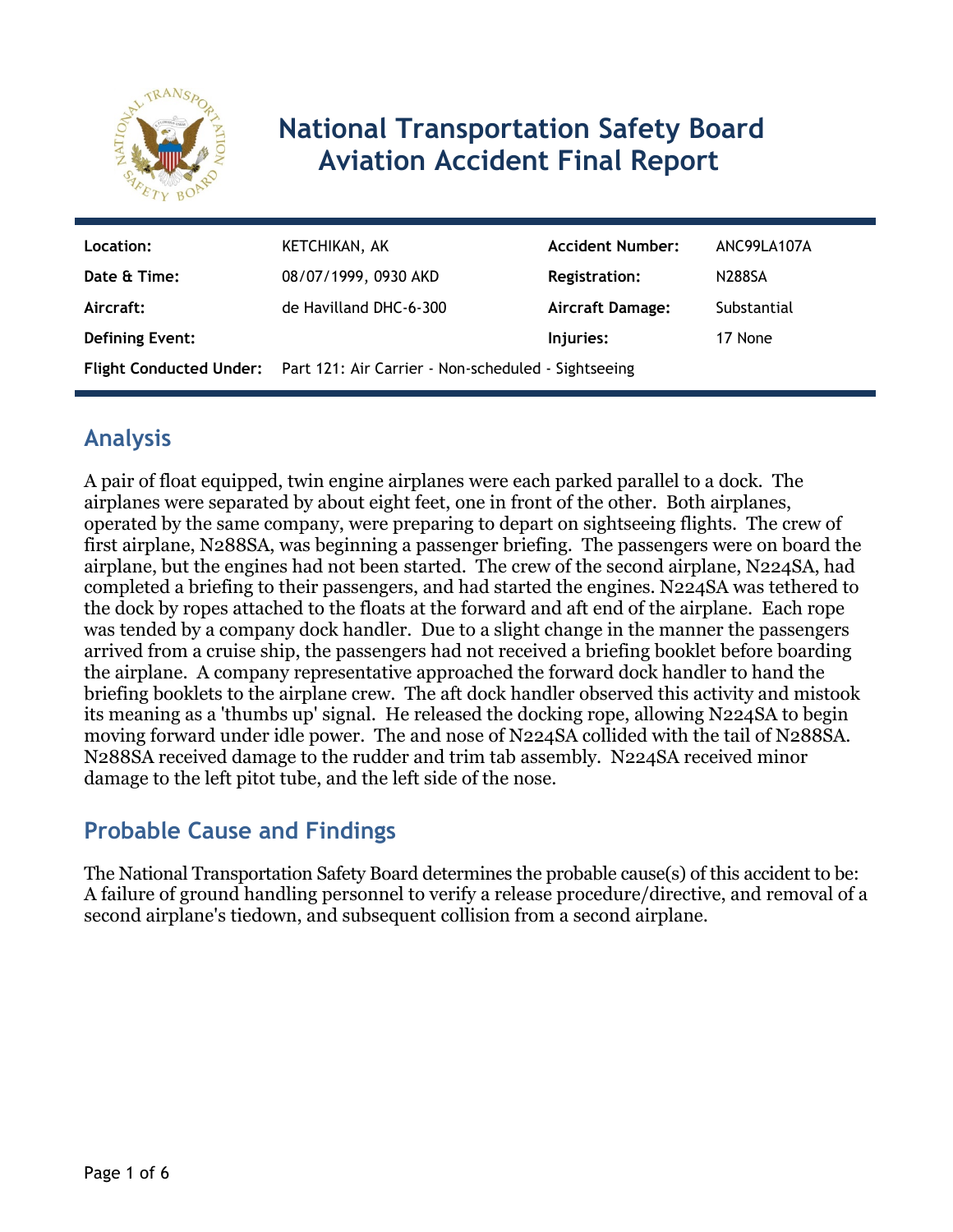#### **Findings**

Occurrence #1: COLLISION BETWEEN AIRCRAFT (OTHER THAN MIDAIR) Phase of Operation: STANDING - ENGINE(S) NOT OPERATING

#### Findings

- 1. OBJECT AIRCRAFT PARKED/STANDING
- 2. (C) PROCEDURES/DIRECTIVES NOT VERIFIED GROUND PERSONNEL
- 3. (C) TIE DOWN REMOVED GROUND PERSONNEL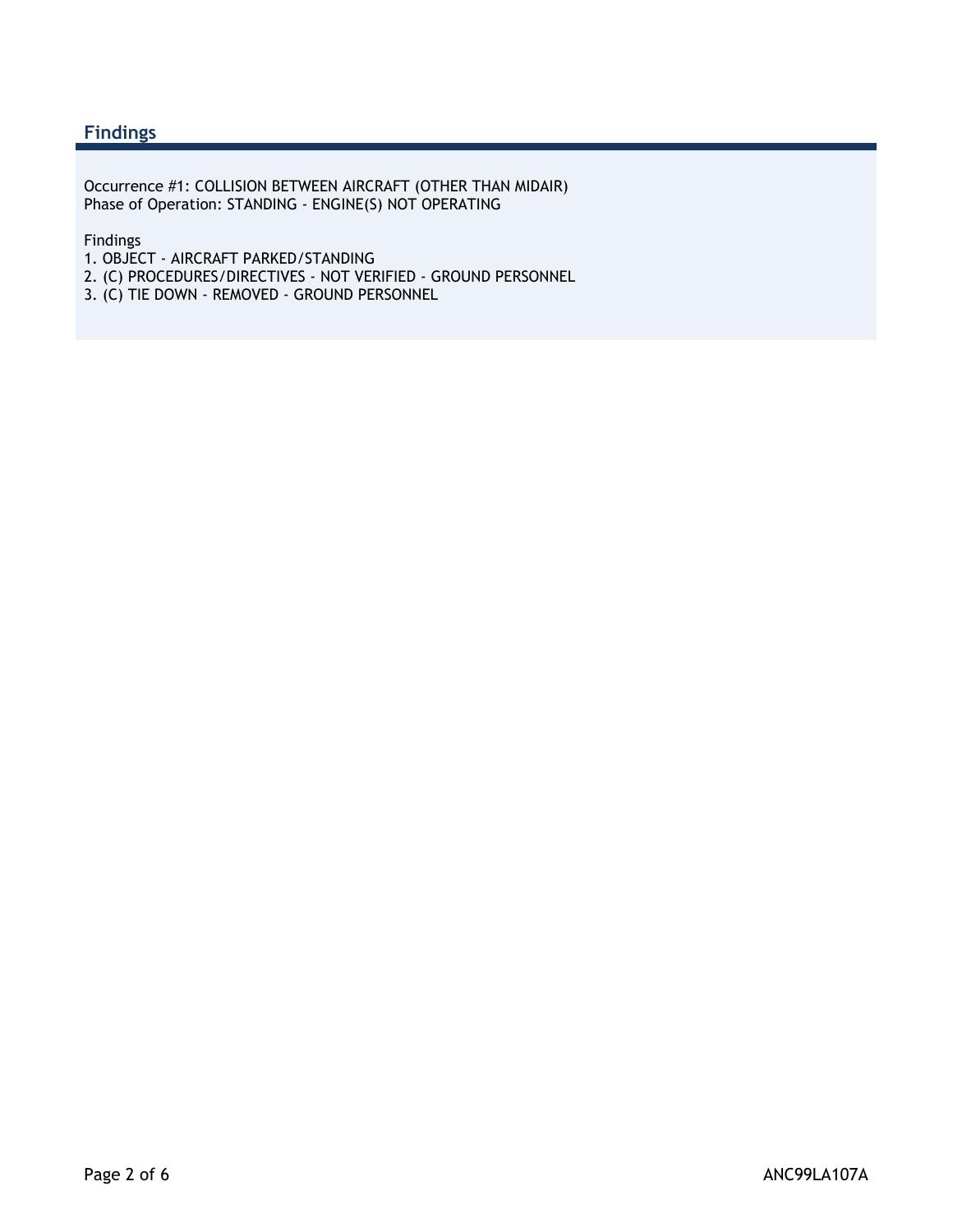### **Factual Information**

 On August 7, 1999, about 0930 Alaska daylight time, a float equipped deHavilland DHC-6-300 airplane, N288SA, sustained substantial damage while docked at Ketchikan, Alaska, when it was struck by another float equipped deHavilland DHC-6-300 airplane, N224SA. Both airplanes were being operated as visual flight rules (VFR) local area sightseeing flights under Title 14, CFR Part 121, when the accident occurred. Both airplanes were operated by Seaborne Aviation Inc., Ketchikan. The captain, the first officer, and the 15 passengers on N288SA, were not injured. The captain, the first officer, and the 15 passengers on N224SA, were not injured. Visual meteorological conditions prevailed. VFR company flight following procedures were in effect.

During a telephone conversation with the National Transportation Safety Board (NTSB) investigator-in-charge (IIC), on August 9, 1999, the Director of Operations for the company reported the crew of N288SA was beginning a passenger briefing to passengers before departing on a sightseeing flight. The passengers were on board the airplane, but the engines had not been started. N224SA, was also tied to the Ketchikan dock, parked behind N288SA. Each airplane was separated by about eight feet.

The director of operations said the crew of N224SA had completed their briefing to the passengers on board the airplane, and had started the engines. The airplane was tethered to the dock by ropes attached to the floats at the forward and aft end of the airplane. Each rope was tended by a company dock handler. Due to a slight change in the manner the passengers arrived from a cruise ship, the passengers had not received a briefing booklet before boarding N224SA. A company representative approached the forward dock handler to hand the briefing booklets to the airplane crew. The aft dock handler observed this activity and mistook its meaning as a "thumbs up" signal. He released the docking rope, allowing N224SA to begin moving forward under idle power. The nose of N224SA collided with the tail of N288SA.

N288SA received damage to the rudder and trim tab assembly. N224SA received minor damage to the left pitot tube, and the left side of the nose.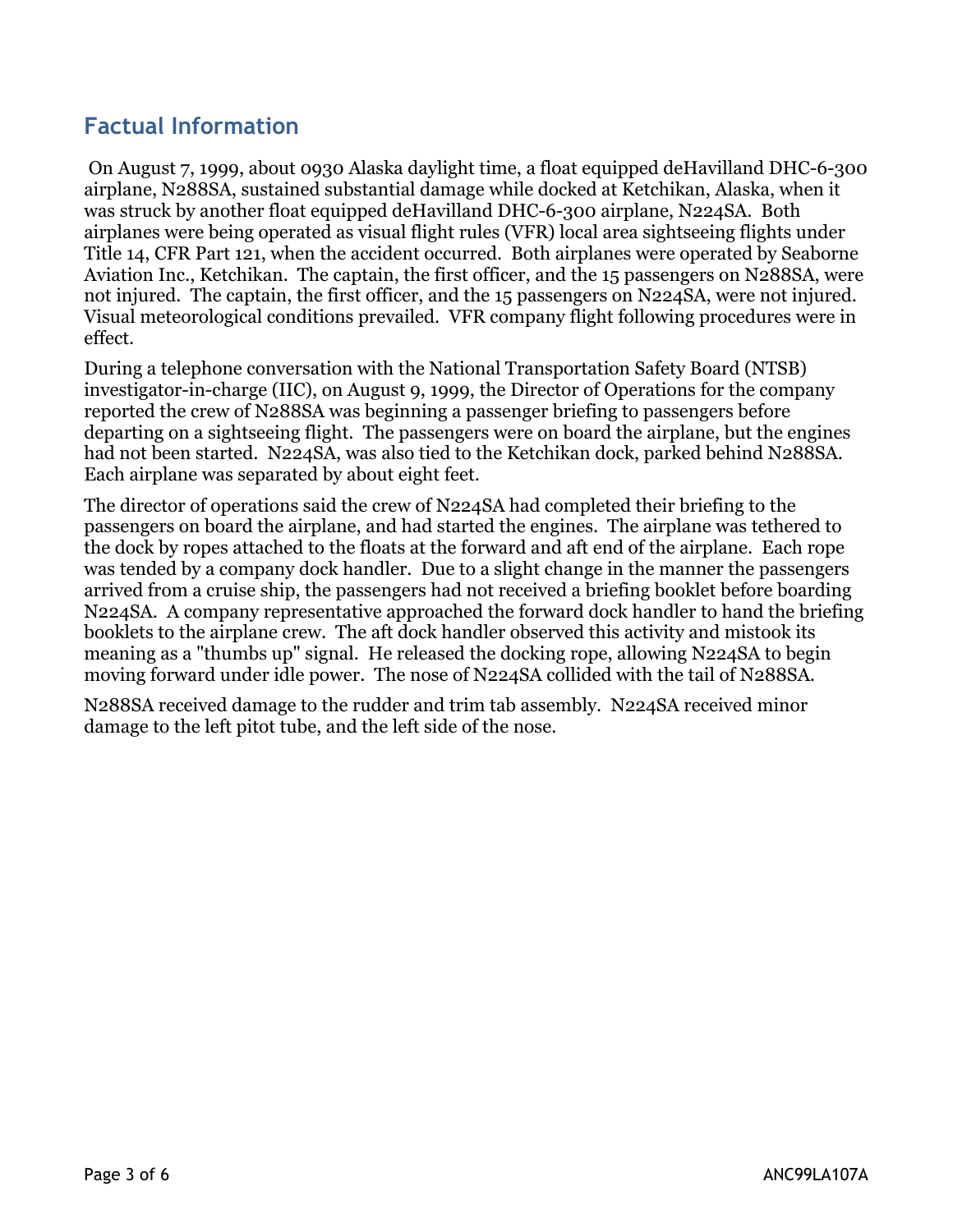#### **Pilot Information**

| Certificate:                     | Airline Transport; Flight Instructor                                              | Age:                                                                                              | 44. Male                      |
|----------------------------------|-----------------------------------------------------------------------------------|---------------------------------------------------------------------------------------------------|-------------------------------|
| Airplane Rating(s):              | Multi-engine Land; Multi-engine<br>Sea; Single-engine Land; Single-<br>engine Sea | Seat Occupied:                                                                                    | Left                          |
| <b>Other Aircraft Rating(s):</b> | Helicopter                                                                        | <b>Restraint Used:</b>                                                                            | Seatbelt, Shoulder<br>harness |
| Instrument Rating(s):            | Airplane                                                                          | Second Pilot Present:                                                                             | Yes.                          |
| Instructor Rating(s):            | Airplane Single-engine; Instrument<br>Airplane                                    | <b>Toxicology Performed:</b>                                                                      | No.                           |
| <b>Medical Certification:</b>    | Class 1 Valid Medical--no<br>waivers/lim.                                         | <b>Last Medical Exam:</b>                                                                         | 02/18/1999                    |
| <b>Occupational Pilot:</b>       |                                                                                   | Last Flight Review or Equivalent:                                                                 |                               |
| <b>Flight Time:</b>              | Command, all aircraft)                                                            | 14200 hours (Total, all aircraft), 2400 hours (Total, this make and model), 12580 hours (Pilot In |                               |

## **Aircraft and Owner/Operator Information**

| Aircraft Manufacturer:            | de Havilland                     | <b>Registration:</b>                  | <b>N288SA</b>                          |
|-----------------------------------|----------------------------------|---------------------------------------|----------------------------------------|
| Model/Series:                     | DHC-6-300 DHC-6-300              | <b>Aircraft Category:</b>             | Airplane                               |
| <b>Year of Manufacture:</b>       |                                  | <b>Amateur Built:</b>                 | <b>No</b>                              |
| Airworthiness Certificate:        | Normal                           | Serial Number:                        | 389                                    |
| Landing Gear Type:                | Float                            | Seats:                                | 19                                     |
| Date/Type of Last Inspection:     | 07/20/1999, AAIP                 | <b>Certified Max Gross Wt.:</b>       | 125000 lbs                             |
| Time Since Last Inspection:       | 61 Hours                         | Engines:                              | 2 Turbo Prop                           |
| Airframe Total Time:              | 33938 Hours                      | <b>Engine Manufacturer:</b>           | P&W                                    |
| ELT:                              | Installed, not activated         | <b>Engine Model/Series:</b>           | <b>PT6A-27</b>                         |
| <b>Registered Owner:</b>          | TWIN OTTER<br>INTERNATIONAL, LTD | <b>Rated Power:</b>                   | $620$ hp                               |
| Operator:                         | SEABORNE AVIATION INC.           | Air Carrier Operating<br>Certificate: | Flag carrier $(121)$ ;<br>Supplemental |
| <b>Operator Does Business As:</b> |                                  | <b>Operator Designator Code:</b>      | S9BA                                   |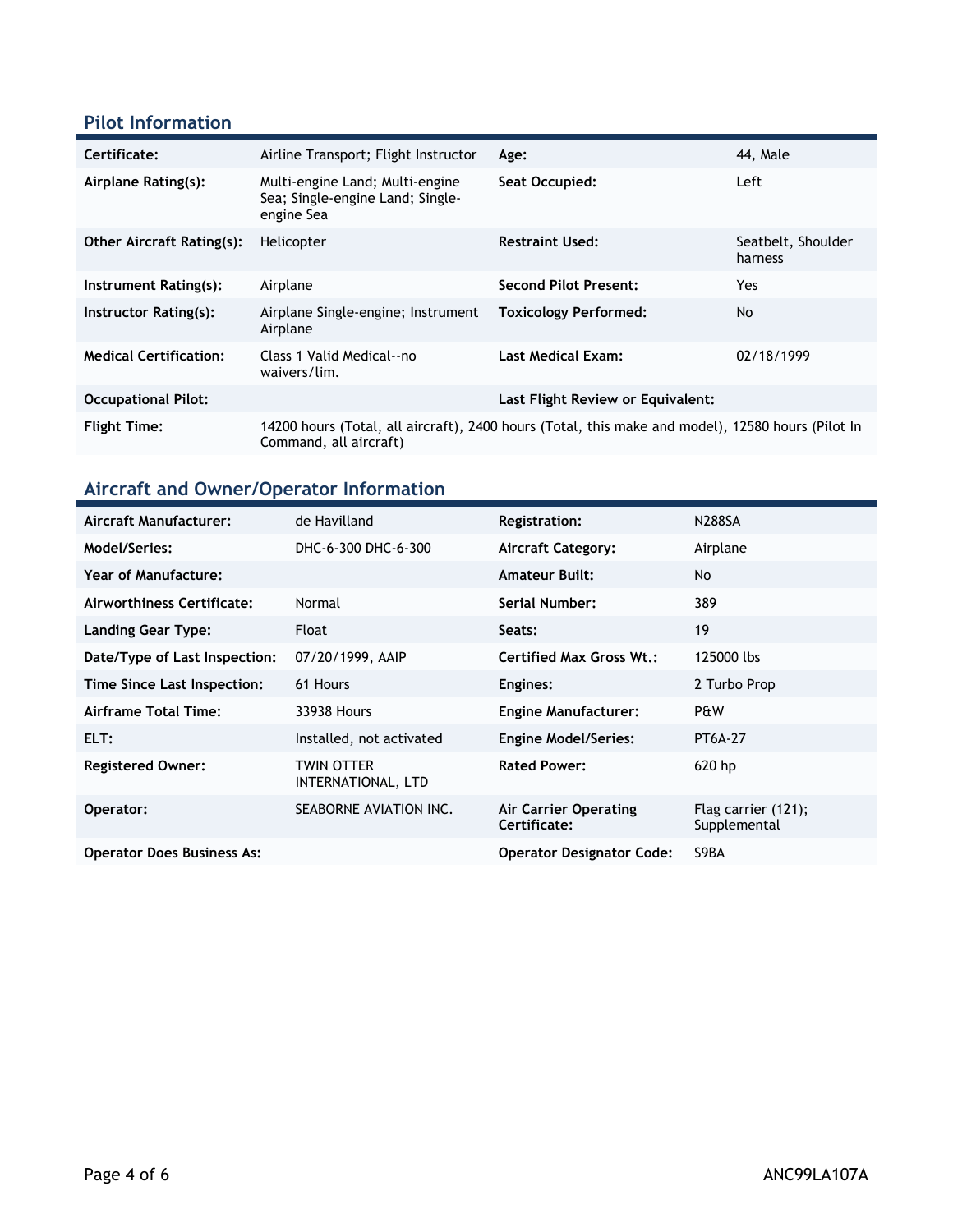### **Meteorological Information and Flight Plan**

| <b>Conditions at Accident Site:</b>     | <b>Visual Conditions</b> | <b>Condition of Light:</b>    | Day             |
|-----------------------------------------|--------------------------|-------------------------------|-----------------|
| <b>Observation Facility, Elevation:</b> | PAK, 88 ft msl           | <b>Observation Time:</b>      | 0853 ADT        |
| Distance from Accident Site:            | 1 Nautical Miles         | Direction from Accident Site: | $210^\circ$     |
| <b>Lowest Cloud Condition:</b>          | Clear / 0 ft agl         | Temperature/Dew Point:        | 18°C / 12°C     |
| Lowest Ceiling:                         | None / 0 ft agl          | Visibility                    | 10 Miles        |
| Wind Speed/Gusts, Direction:            | 10 knots/ 35 knots, 150° | Visibility (RVR):             | 0 ft            |
| <b>Altimeter Setting:</b>               | 29 inches Hg             | Visibility (RVV):             | 0 Miles         |
| <b>Precipitation and Obscuration:</b>   |                          |                               |                 |
| <b>Departure Point:</b>                 |                          | Type of Flight Plan Filed:    | Company VFR     |
| Destination:                            |                          | <b>Type of Clearance:</b>     | None            |
| <b>Departure Time:</b>                  | 0000                     | Type of Airspace:             | Class E; FAR 93 |

## **Wreckage and Impact Information**

| Crew Injuries:          | 2 None  | Aircraft Damage:           | Substantial |
|-------------------------|---------|----------------------------|-------------|
| Passenger Injuries:     | 15 None | <b>Aircraft Fire:</b>      | None        |
| <b>Ground Injuries:</b> | N/A     | <b>Aircraft Explosion:</b> | None        |
| Total Injuries:         | 17 None | Latitude, Longitude:       |             |

#### **Administrative Information**

| Investigator In Charge (IIC):            | r erickson<br><b>SCOTT</b>                                                                                                                                                                                                                                                                                                                         | <b>Adopted Date:</b><br>12/05/2000 |
|------------------------------------------|----------------------------------------------------------------------------------------------------------------------------------------------------------------------------------------------------------------------------------------------------------------------------------------------------------------------------------------------------|------------------------------------|
| <b>Additional Participating Persons:</b> | JAMES MCCOY (FAA); JUNEAU, AK                                                                                                                                                                                                                                                                                                                      |                                    |
| <b>Publish Date:</b>                     |                                                                                                                                                                                                                                                                                                                                                    |                                    |
| <b>Investigation Docket:</b>             | NTSB accident and incident dockets serve as permanent archival information for the NTSB's<br>investigations. Dockets released prior to June 1, 2009 are publicly available from the NTSB's<br>Record Management Division at pubing@ntsb.gov, or at 800-877-6799. Dockets released after<br>this date are available at http://dms.ntsb.gov/pubdms/. |                                    |